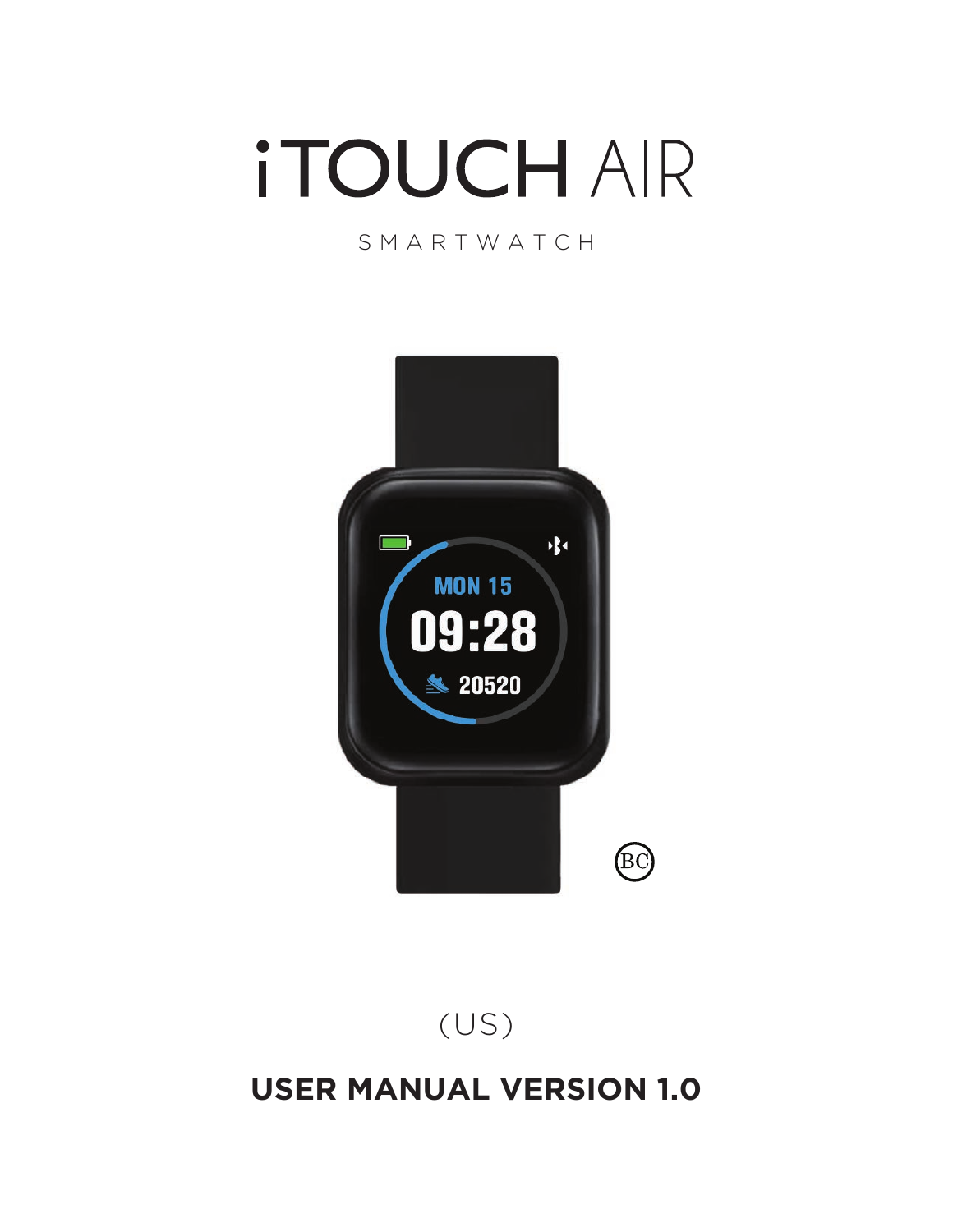# **TABLE OF CONTENTS**

| <b>Getting Started</b>                       | 3              |
|----------------------------------------------|----------------|
| What's in the box?                           | 3              |
| Setting up iTouch Air Smartwatch             | 3              |
| Charging Your Smartwatch                     | 3              |
| Download Smartwatch App                      | $\overline{4}$ |
| Connecting, Syncing & Pairing                | 4              |
| <b>Basics</b>                                | 5              |
| Powering On/Off, Motion Gesture & Brightness | 5              |
| Changing Watch Faces                         | 5              |
| <b>Apps and Features</b>                     | 6              |
| Timekeeping                                  | 6              |
| Notifications & Messaging                    | 6              |
| Activity Tracking & Sleep                    | 7              |
| Sedentary Reminder                           | 8              |
| Fitness & Exercising                         | 8              |
| <b>Connected GPS</b>                         | 9              |
| Music Remote                                 | 9              |
| Camera Remote                                | 9              |
| <b>Additional Features</b>                   | 9              |
| <b>Updating, Restarting, &amp; Erasing</b>   | 10             |
| <b>Wear &amp; Care</b>                       | 10             |
| <b>Regulations and Safety Notices</b>        | 11             |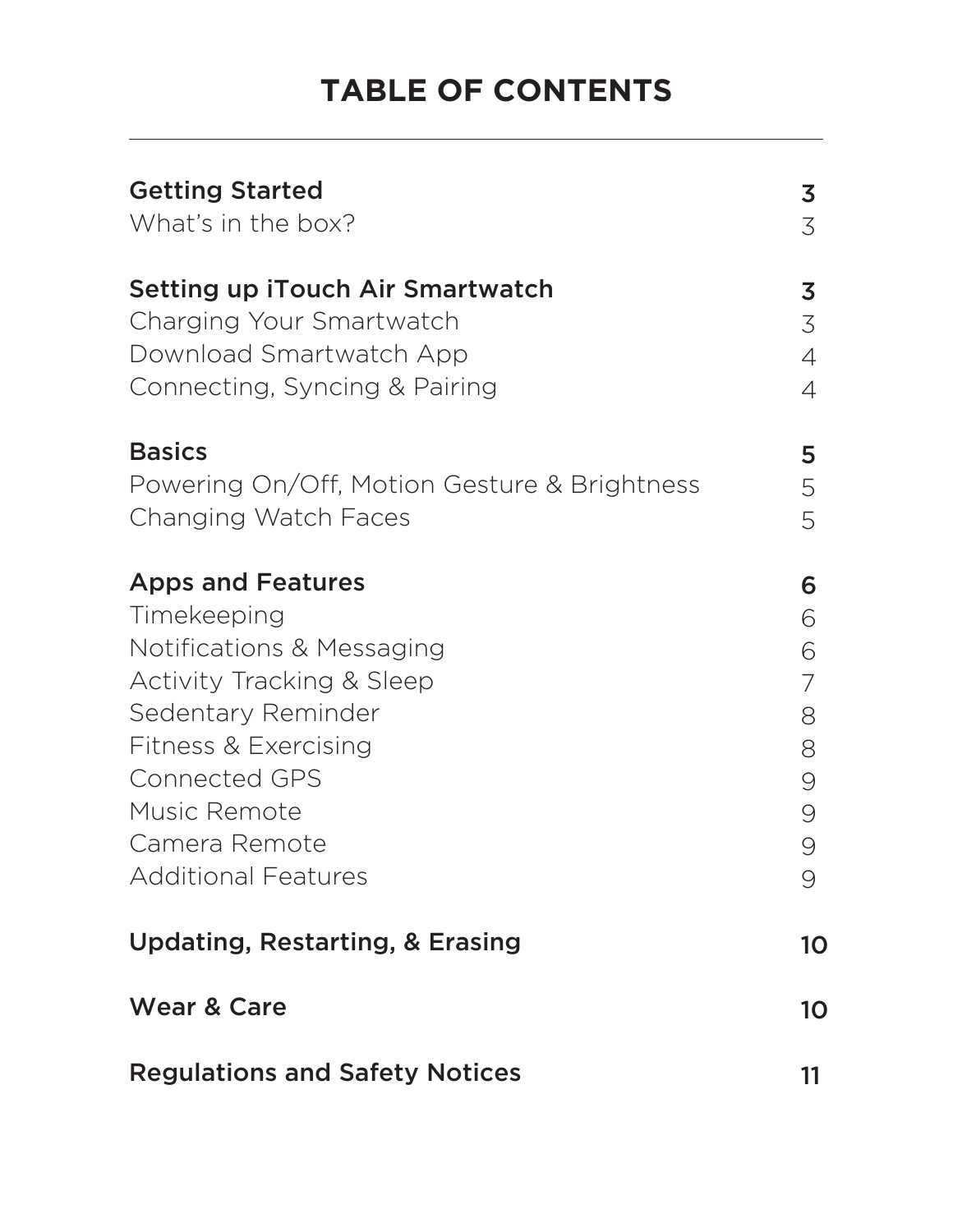# iTouch Air USER GUIDE:

Everything you need to know about the iTouch Air Smartwatch.

## What's in the box?

Your iTouch Air box includes:

- iTouch Air Smartwatch (Color and material vary)
- USB Charging Cable

*The interchangeable straps on the iTouch Air come in a variety of colors and materials, sold separately.*



## Setting up your iTouch Air Smartwatch

For the best experience, use the ITOUCH Wearables app for iPhones and Android phones. A smartphone is required for call, text and receive smartphone app notifications.

## Charge Your Smartwatch

A fully charged iTouch Air Smartwatch has an extended battery life of up to 30 days (standby time). *Battery life and charge cycles vary based on usage, screen display brightness and etc.*

- 1. Plug the charging cable into the USB port on your computer or a UL-certified USB wall charger. We recommend using the USB port on your computer.
- 2. Insert the watch into the charging cable clamp. The pins on the charging base must lock securely with the smartwatch. A battery icon appears on the screen to indicate your smartwatch is charging.

*Note*: Take off the plastic protector film from the caseback of your smartwatch before charging. Charging fully takes about 1-2 full hours.



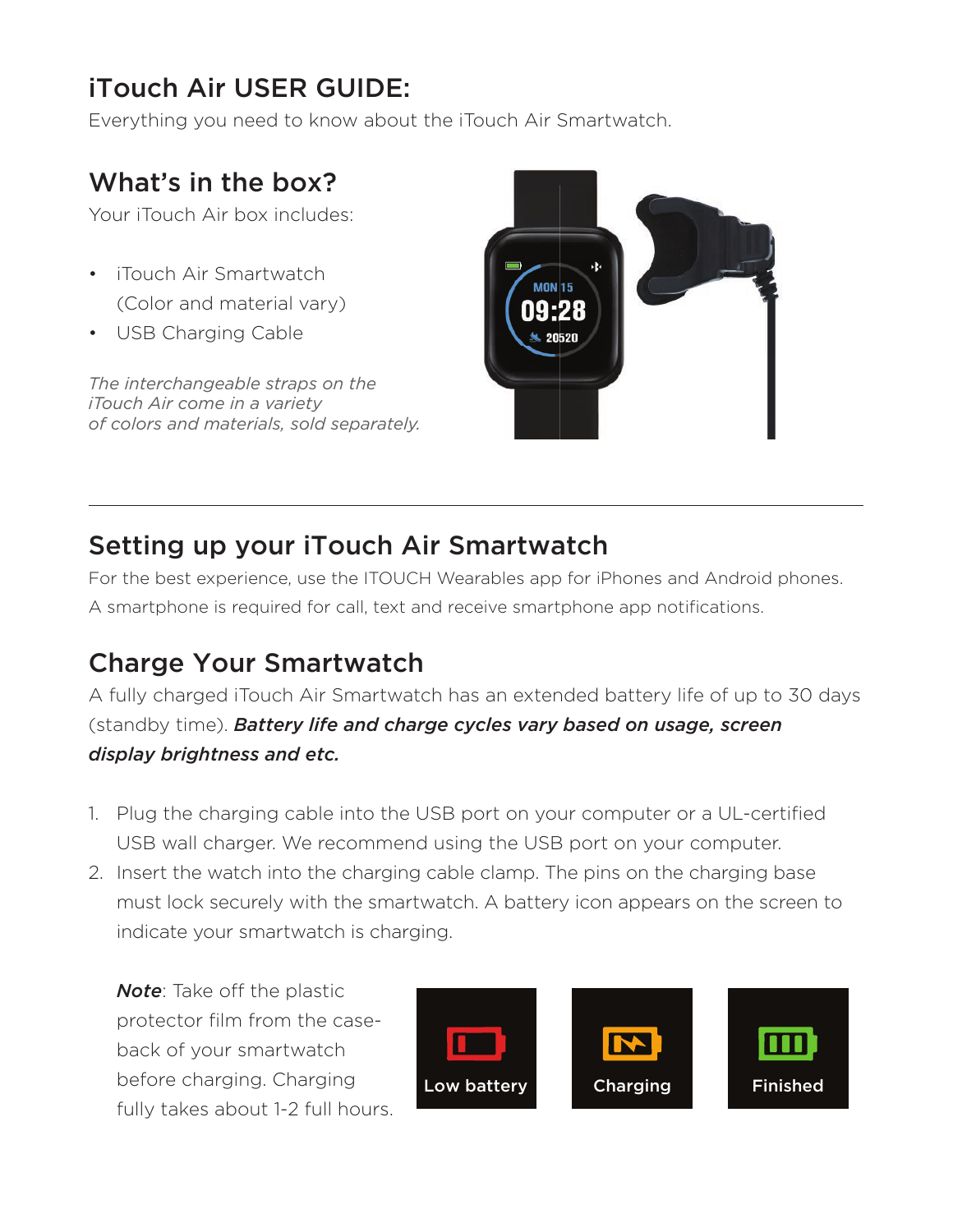## Set Up with Your Smartphone

The free iTOUCH Wearables app is compatible with most iPhones and Android Phones. A smartphone is required for call, text, and smartphone app notifications.

## To get started:

**1.** Find the iTOUCH Wearables app in one of the locations below, depending on your smart device

- Apple App Store for iPhones
- Google Play Store for Android Phones
- **2.** Download and install the iTOUCH Wearables App

#### YOUR iTouch Air Smartwatch WILL ONLY WORK WITH THE iTOUCH Wearables APP SHOWN ABOVE.



This watch only functions with this app and there will be connectivity issues if the incorrect app is used. For more information and links to the apps, go to: www.iTouchwearables.com.

The app will ask for permissions once installed. We highly encourage the user to allow all notifications & pairing access to their smartphones for complete functionality. For Android users, you will also have to allow the iTOUCH Wearables app to access notifications in your phone's native settings.

**3.** When the app is installed, open it to be guided through a series of questions that help you create a profile. Continue to follow the on-screen instructions to connect your iTOUCH AIR Smartwatch to your smartphone. (Again, we highly encourage the user to allow all notifications, enable location services & pairing access to their smartphones.)

**4.** To connect & sync your smartwatch to your device, tap **ADD** from the Home page to search for your iTouch Air Smartwatch.



You can also connect & sync your smartwatch from the device page in your app. Tap the "Device" icon from the navigation bar, then, tap **ADD A DEVICE.** 

**Search and select iTouch Air to pair:** From the settings section on your smartwatch, navigate to **About** icon  $\beta$  and tap on it. This will display the **MAC ADDRESS** of your iTOUCH AIR. When pairing your smartwatch with the app, make sure that the MAC ADDRESS displayed on your smartwatch matches the MAC ADDRESS of the ITOUCH AIR on your app. Once your iTOUCH

AIR is connected, it will say **Connected** on the top of the device page and display the current battery life of your smartwatch. To ensure complete connectivity, navigate to the **About** icon again on your your smartwatch. You will see a Bluetooth icon on the bottom right-hand side of your ITOUCH AIR Smartwatch when it is paired with your smartphone. You can view the battery life of your smartwatch on this screen as well.

Please read through the guide to learn more about your new smartwatch and then explore the iTOUCH Wearables App. See your data in the iTOUCH Wearables app Sync iTOUCH AIR to transfer your data to the app. In the app, you can view your steps, miles, calories burned and

activity duration. You can also track your sleep data (restful, light, awake) and more! We recommend syncing your smartwatch to the app at least once a day. Each time you open the ITOUCH Wearables app, your smartwatch will sync automatically when it's nearby.





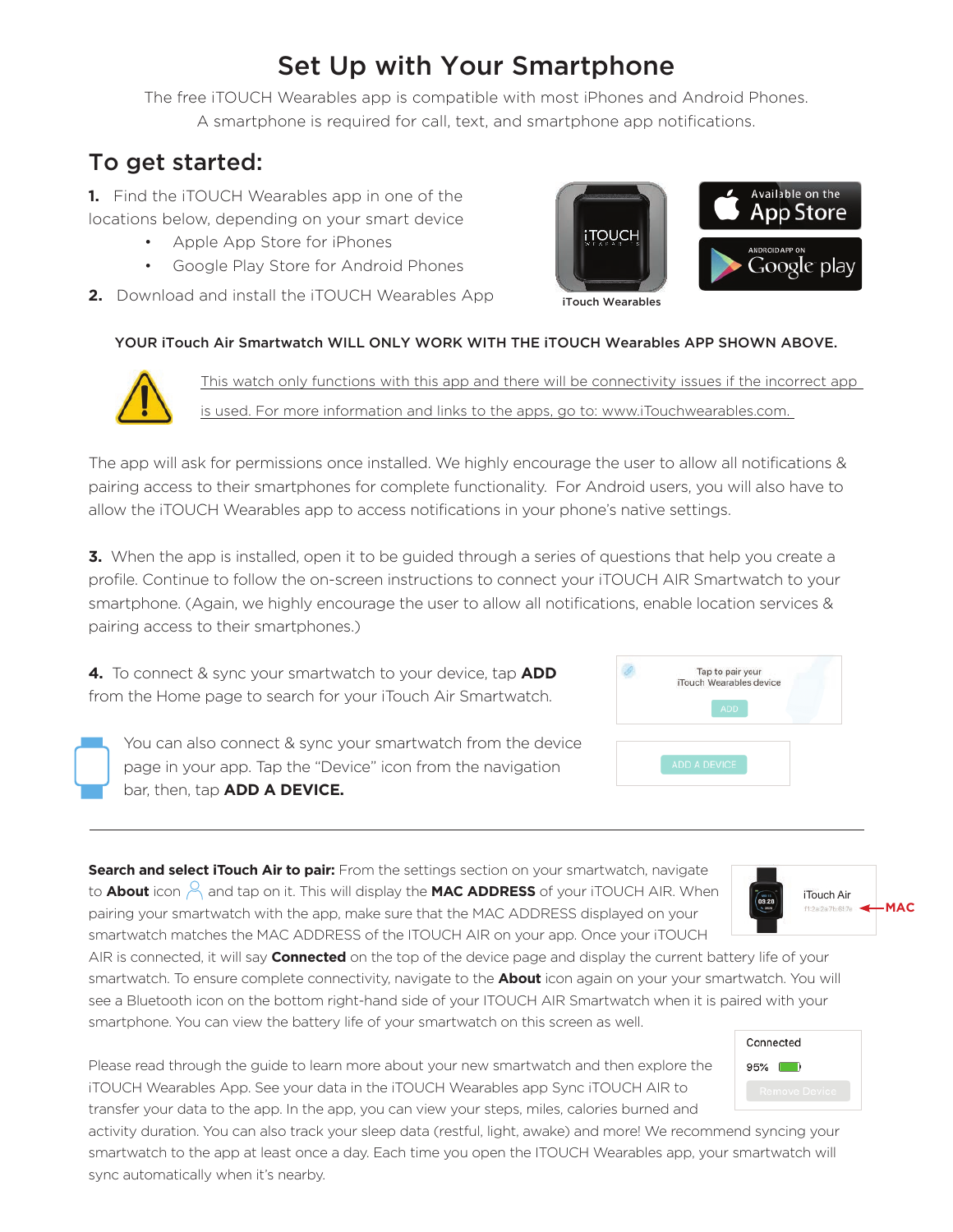## BASICS

Learn how to best navigate your iTouch Air Smartwatch.

**Power On/Off Your Smartwatch:** Tap and hold the center of your iTOUCH AIR for 3-5 seconds and the watch will vibrate, indicating it has powered on.

To power off your smartwatch, navigate to settings. Then cycle through until you see the power off icon. Tap on the icon, and then you will be prompted to confirm power off.

#### Motion Gesture

Allows you to rotate your wrist to turn on your watch screen. Tap "Device" icon and go to **Additional Features** to enable the **Activate Display After Wrist Rotation** function. By clicking on Active Time, you can control the time in which this feature is active throughout the day. If you want this feature to always be on, set the time constraints to be 12:00AM to 12:00AM. **Using this feature will consume more battery.**

#### **Brightness**

Control the Brightness on your Smartwatch. From the Settings menu on your iTouch Air, tap the brightness icon. Then tap again to begin adjusting the brightness by sliding your finger from left to right across the screen. Tap once more to set the brightness level.

## Changing Watch Faces

Personalize your watch with our built-in watch faces, or explore other watch face designs to showcase your favorite iTouch Air time-keeping features. The iTOUCH Wearables app comes with three interchangeable watch faces: Built-in Watch Faces

## Change your watch face from the iTOUCH Wearables app:

**1.** With your smartwatch nearby, tap the device icon  $\Box$  from the navigation bar in the app.

- **2.** Tap **Watch Faces** to navigate to a selection of watch faces.
- **3.** Browse the available styles and select your preferred watch face.

### Change your watch face from the iTouch Air Smartwatch:

- **1.** Tap and hold on the main clock face for 3-5 seconds.
- **2.** The watch will vibrate and you will see 3 dots at the bottom of the screen
- (signaling to swipe through watch face options)
- **3.** Swipe to the left to cycle through all available watch faces
- **4.** Once you have found your desired watch face, tap on the watch face and that will confirm your choice.









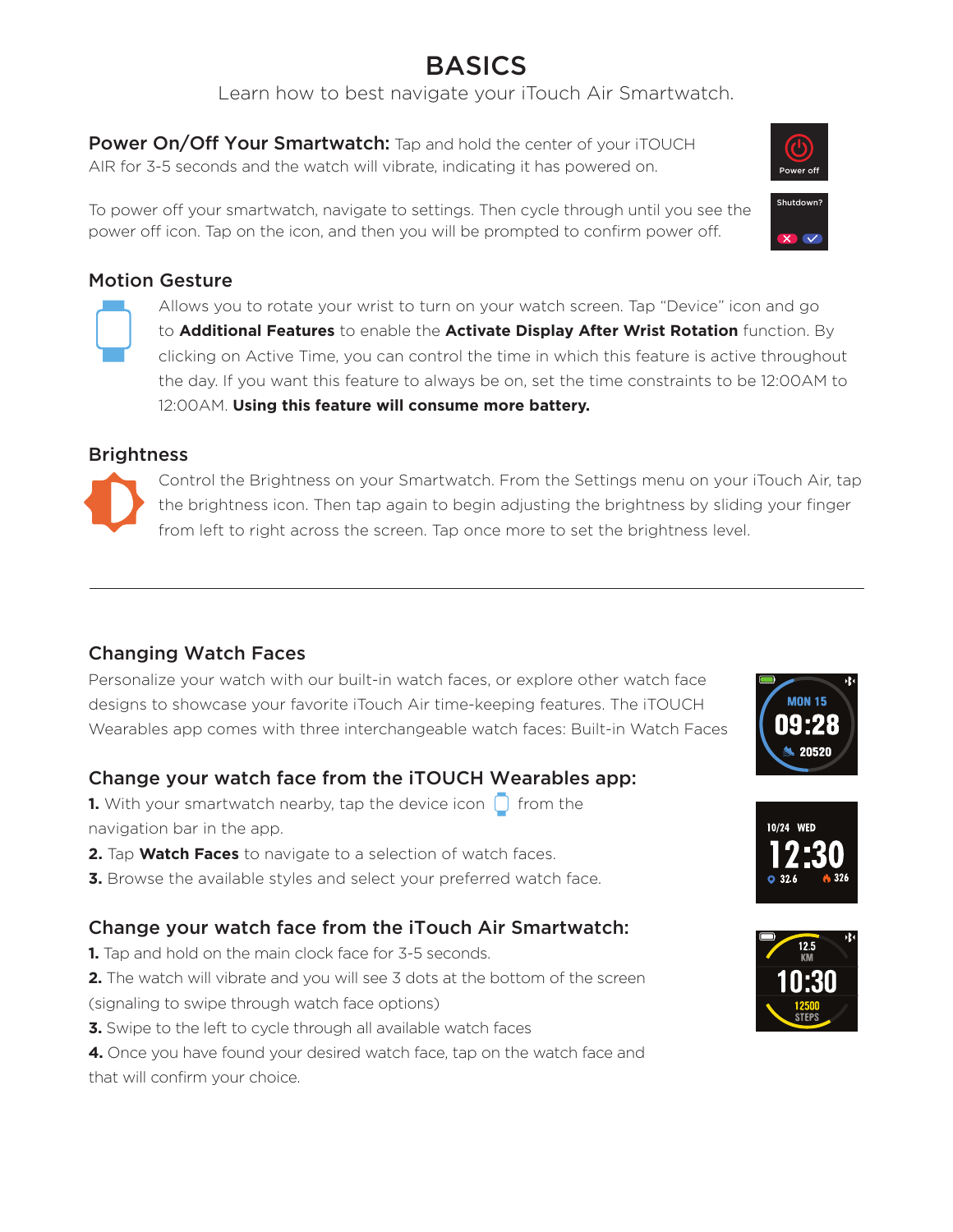## Apps and Features

#### TIMEKEEPING



Alarms vibrate to alert you at a time you have set. Set up to three alarms to occur once or on multiple days of the week via the iTOUCH Wearables app. Tap and go to **Alarms**.



You can also time events with the stopwatch found in the **Settings** menu on your iTouch Air Smartwatch. Tap the stopwatch icon to start timing. Tap again to pause. To exit the stopwatch function, simply tap and hold the stopwatch icon for 3-5 seconds.

#### NOTIFICATIONS & MESSAGING



iTouch Air can display call, text, social media, and app notifications from your smartphone to keep you informed. The smartwatch and phone device must be within Bluetooth range of each other to receive such notifications.

Set Up Notifications: Check that the Bluetooth on your phone is on and that your phone can receive notifications (often under **Settings > Notifications**). Then set up notifications:

**1.** From the iTOUCH Wearables app navigation bar, tap **then**, go to **Notifications**. **2.** From **Notifications**, you may select the notifications you wish to receive on your smartwatch. **Note:** Notification permissions differ between iOS and Android users. Go to **Set up with your smartphone** in the manual for more information.

**Viewing Incoming Notifications:** When your iTouch Air and smartphone are within range, notifications cause the smartwatch to vibrate. If you don't read the notification when it arrives, you can check it later by navigating to **Messages** on your smartwatch.

To view unopened messages and notifications on your iTouch Air, swipe to the **Messages** screen and tap to open. Swipe from right to left on your watch screen to view more notifications. *Shortcut: Swipe down on the main clock face screen to view notifications.* 

**Manage Notifications:** iTouch Air stores up to 3 notifications, after which the oldest are replaced as you receive new ones.

Turn off Notifications: Turn off all or certain notifications with the iTOUCH Wearables app from **Notifications** in the device settings. You can mute all notifications by turning on Do Not Disturb mode. Learn more about the Do Not Disturb function in the **Additional Features** section of the manual. You can also mute all notifications right from your smartwatch. Go to the Settings menu and locate the Do Not Disturb function. Tap on it to mute notifications and tap on it again to turn the mute feature off.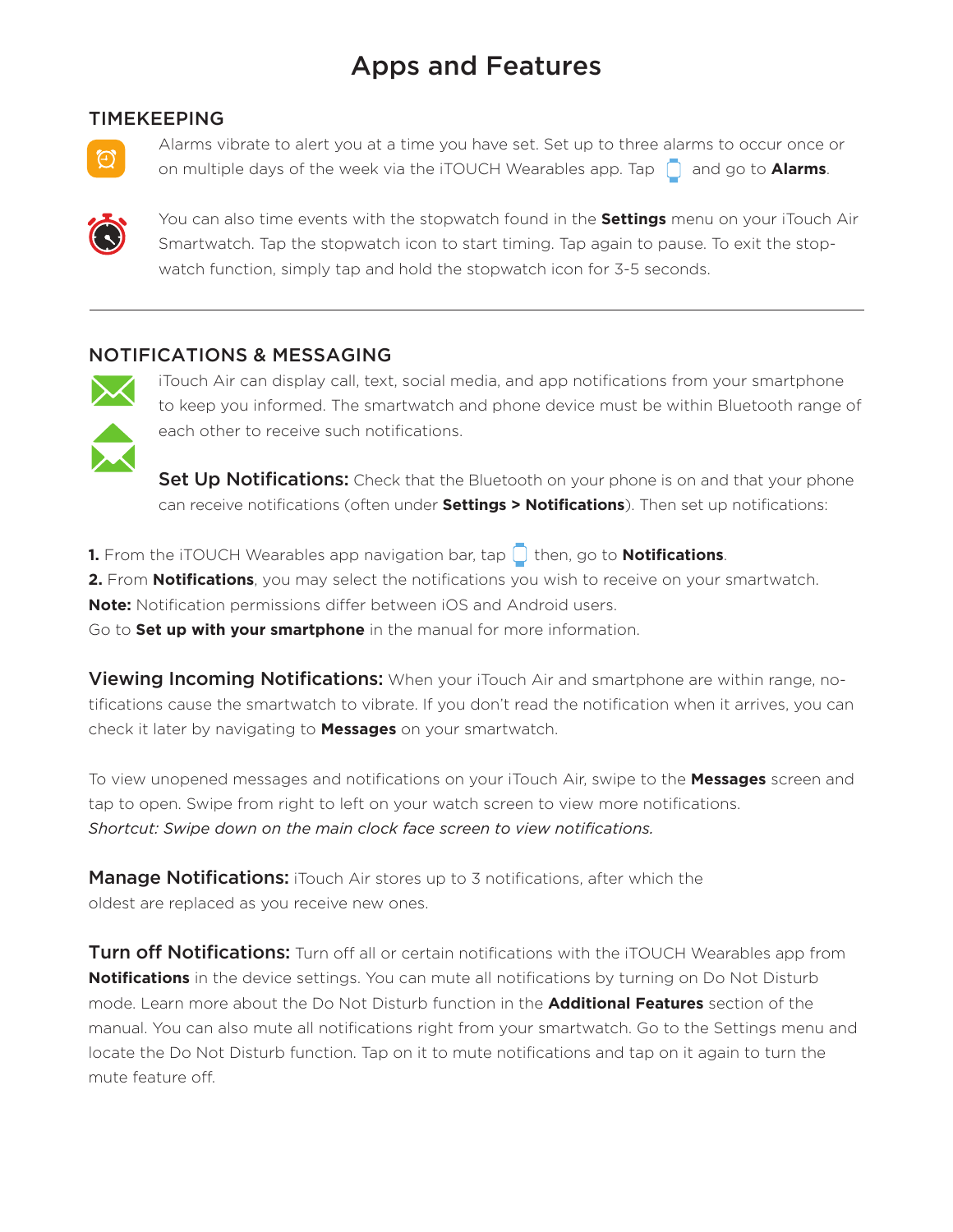## Apps and Features

#### ACTIVITY & SLEEP



iTouch Air continuously tracks a variety of stats whenever you wear it. The information is then transferred to the iTOUCH Wearables app every time you sync your smartwatch. We recommend syncing your smartwatch to the app at least once a day.

See your stats: Core stats: steps taken, calories burned, distance covered, and active minutes. Find your complete history and other information automatically detected by your smartwatch, such as sleep data, in the iTOUCH Wearables app.

**Track a daily step goal:** iTouch Air tracks your progress towards a daily step goal. When you reach your goal, the smartwatch vibrates and shows a celebratory animation.



Set a goal to help you get started on your health & fitness journey. To begin, your recommended goal is set to take 8,000 steps per day. You can choose to change your target goal via the iTOUCH Wearables app under the  $\beta$  page. Tap **Step Goal** to begin setting.



Turn on reminders to move in the app to set a sedentary reminder alert. The sedentary reminder can be enabled in **Additional Features**. This feature is active during the hours of **10:00 AM - 6:00 PM.**



Track Your Sleep: Your iTouch Air will automatically track your time asleep and sleep stages (restful sleep, light sleep and time spent awake). To see your sleep quality score and stats, sync your smartwatch when you wake up and check the app.

Learn about your sleep habits iTouch Air tracks several sleep metrics including the amount of sleep you get and provides you with an overall sleep score number for that night. It will track your wake time and your light sleep time, along with deep sleep.

#### FITNESS AND EXERCISE



Track your steps, calories and distance directly from your smartwatch. You can see this information by navigating to your pedometer. Tapping this icon, will display more information.



For complete workout stats, recap and route information make sure to use your smartphone's connected GPS. Review your exercise history via the iTouch Wearables app. **Note: The Connected GPS feature on the ITOUCH AIR Smartwatch works with the GPS sensors on your nearby phone.**

#### Connected GPS



From the dashboard of the app, scroll down and hit **Running Mode.** A new screen will appear that will say **Start**. Tap Start. A countdown will appear and once complete, connected GPS mode will be enabled until you pause or completely stop it. This screen will showcase your steps and calories burned. You will have an option to toggle between this screen or an actual live map of your route. Once completed, you can view your route, total distance, steps and calories burnt.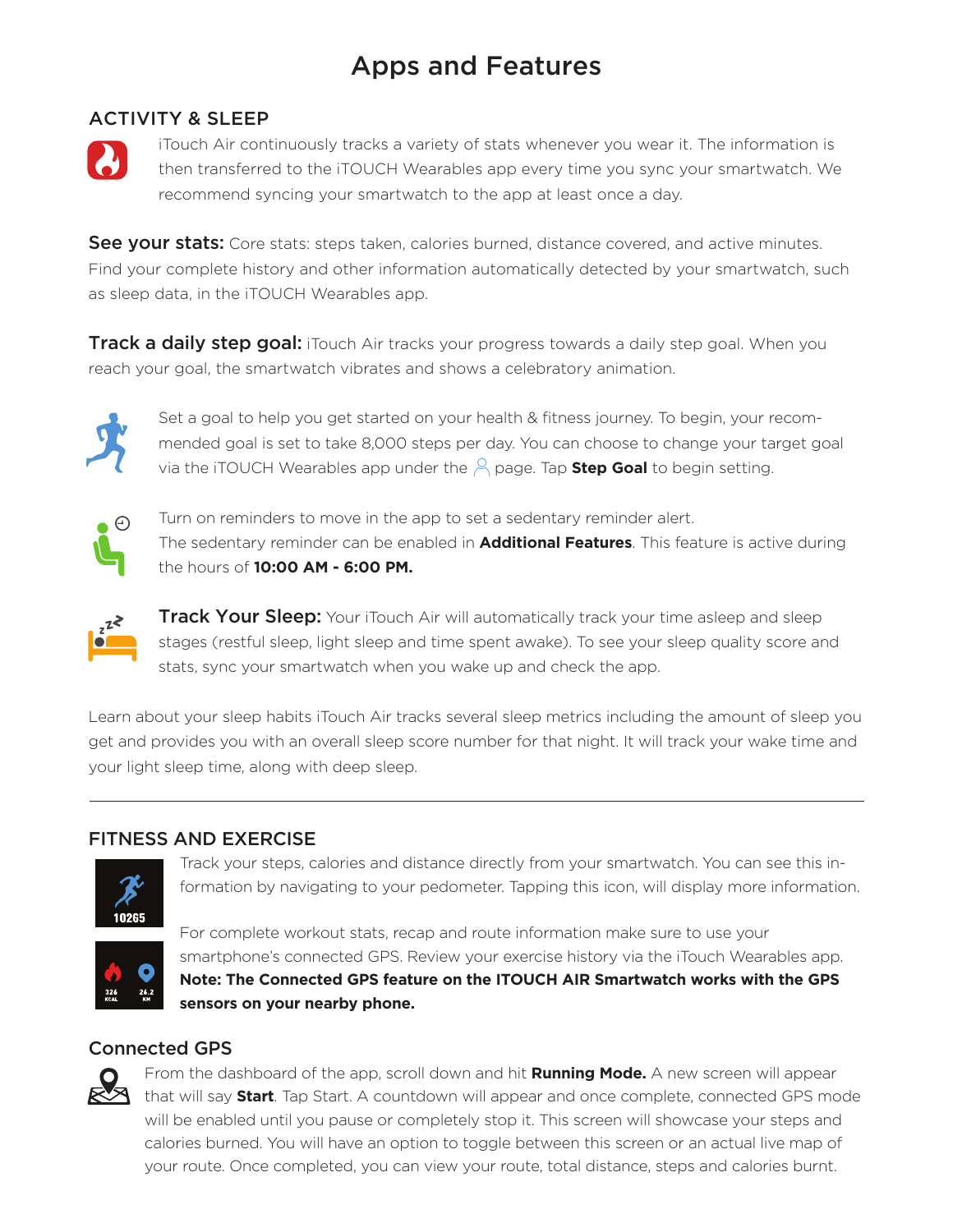## Apps and Features

#### SMARTWATCH REMOTE FEATURES





**MUSIC REMOTE:** To remotely control your music from your smartwatch, navigate to the music remote function. The music remote allows you to Play/Pause, Skip Forward, or Skip to previous music from your music apps. Your ITouch Air Smartwatch is compatible with various applications such as Apple Music, Spotify, and Pandora. However, it may not support other third party applications. **Please note: For best results, please ensure that the music app you wish to control is open before use.**



**CAMERA REMOTE:** To snap photos using your ITouch Air Smartwatch, navigate to the Camera Remote feature on your smartwatch (If you are using an iOS device, you will also need to open the camera app on your smartphone). Tap the Camera Remote feature on your smartwatch, or turn on the activate display after wrist rotation feature in the app and rotate your wrist to snap a pic.

ADDITIONAL FEATURES: On the ITouch Air Wearables app, navigate to the device page in your app. Tap on **Additional Features** to view more features for your smartwatch. Learn more below.

**WEATHER:** Once your smartwatch is fully paired to the app, the Weather feature will show on your ITouch Air smartwatch. From the Weather feature on your smartwatch, you can tap the screen to view more weather data. Your smartwatch shows the weather forecast for the current day and the next day, it also updates hourly. To change from Fahrenheit to Celsius, navigate to **Additional Features** on the ITouch Air Wearables app and go to the Weather section. From there you can input the city you would like to see the weather for.

FIND DEVICE: Tap **Find Device** under Additional Features to vibrate your ITouch Air Smartwatch when paired with the app.

LANGUAGE: Tap **Language** to change the language on your smartwatch. Choose from a variety.

**DO NOT DISTURB:** Tap **Do Not Disturb** and set a time period to prevent your smartwatch from receiving all notifications (other than alarms). Once active, it takes 3-5 minutes to begin working.

TIME FORMAT: Tap **Time Formats** under Additional Features to select between 12 and 24 hour format.

UNIT FORMAT: Tap **Unit Format** to change the units of measurement reflected on your smartwatch and in your app. Choose between the metric and imperial systems of measurement.

ACTIVATE DISPLAY AFTER WRIST ROTATION: Once your smartwatch is fully paired to the app, this function allows you to flick your wrist to have the display turn on. Tap on Active Time to set the time you would like this feature to be active for. As mentioned earlier, to keep this feature active 'All Day', set the 'Start' and 'End' times as 12:00AM. You can also toggle this function on and off as you require.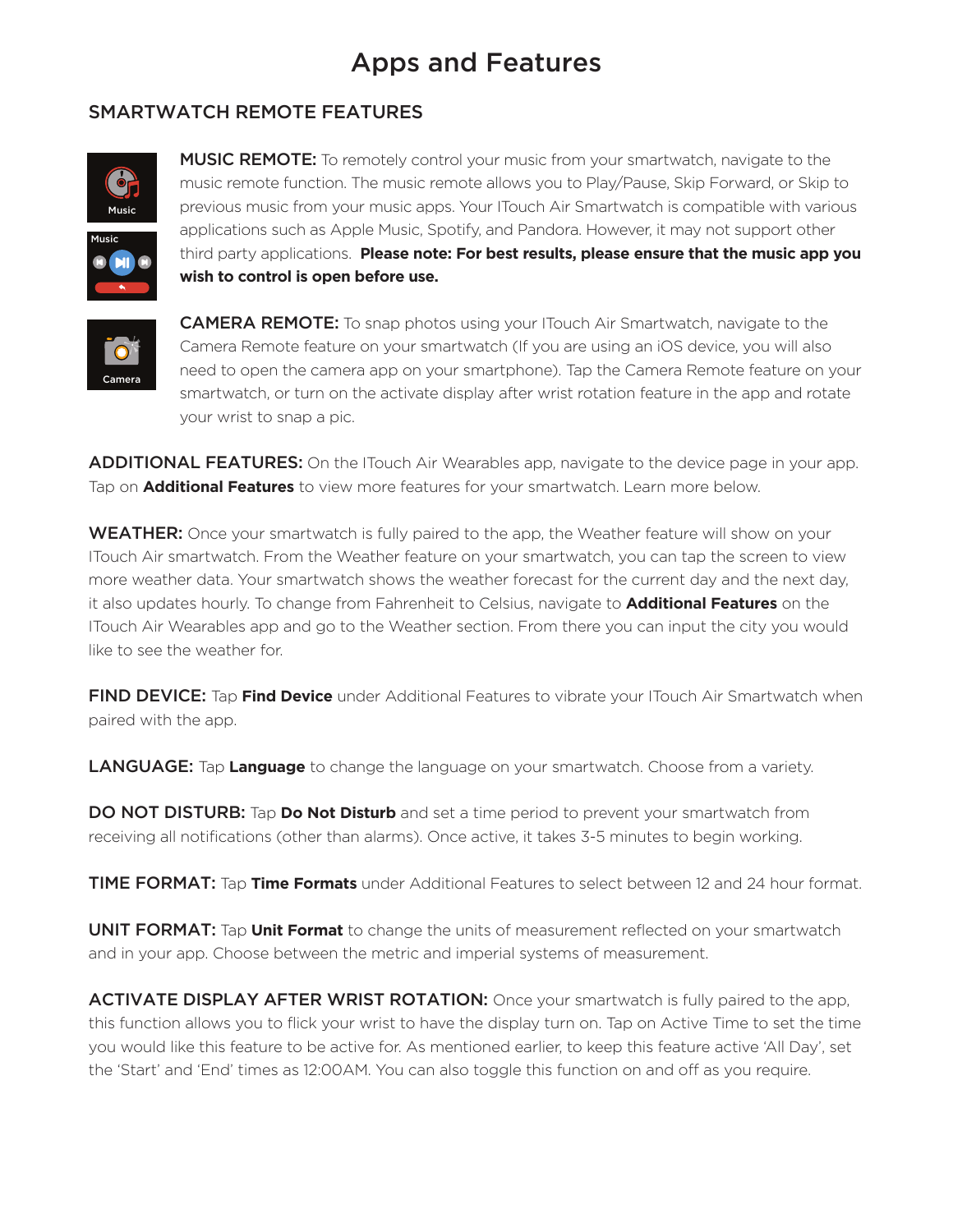## UPDATE, RESTART, AND ERASE

**Update Smartwatch Firmware** If there is a new firmware update available for your iTouch Air, you will receive a pop-up notification to download it within the iTOUCH Wearables app. If you do not receive said notification, tap the device icon  $\Box$  from the navigation bar. Then go to **Update Firmware** where you will see a red dot on the Update Firmware tab, signifying that an update is available. Tap the Update button to begin updating your iTouch Air. Be sure that your smartwatch remains within Bluetooth range of your phone while updating. Once your update is completed, your watch will automatically reset.

**Restart Your Smartwatch** If you can't sync your iTOUCH Sport, or if you have trouble with connected GPS or tracking your stats, you can restart your tracker from your wrist. From your smartwatch, navigate to Settings, then tap and hold the Power Off  $\circled{O}$  button. Once your watch has fully powered off, tap and hold the screen to turn on your smartwatch.

**Reset Your Smartwatch** If restarting the smartwatch doesn't address the issue, tap Reset  $\overline{Q}$ in **Settings** to reset your iTouch Air and clear all data.

## WEAR AND CARE

All iTOUCH Wearable products are meant to be worn all day and night, so it's important to follow a few simple guidelines as you wear and care for your device.

To keep your band clean and your skin happy, we recommend the following tips:

- Clean your band and wrist regularly especially after intense workouts or sweating.
- Rinse the band with water or wipe it with a small amount of rubbing alcohol. Do NOT use hand soap, dish soap, hand sanitizer, cleaning wipes or household cleaners, which could get trapped beneath the band and irritate your skin.
- Always pat dry the band before putting it back on



Note: Although the iTOUCH AIR Smartwatch is IP67 water resistant, it is not IP68 waterproof which means you should not submerge your watch in water deeper than one meter for longer than 30 minutes. We advise not to swim with your smartwatch. However, your iTOUCH AIR Smartwatch can withstand many splashes, rain, and daily activities such as washing dishes. If your smartwatch gets wet, we advise you to remove it until dry. It is not good for your skin to wear a wet band for long periods of time.

Make sure to wear your band loosely enough that it can move back and forth on your wrist. Prolonged rubbing and pressure may irritate the skin, so give your wrists a break by removing the band for an hour or two after extended wear.

#### IMPORTANT TIPS:

If you have allergies, asthma, or eczema, you may be more likely to experience a skin irritation or allergy from a wearable device. If you start to experience skin irritation or redness on your wrist, remove your device. Contact a dermatologist if symptoms persist longer than 2-3 days of not using your wearable device.